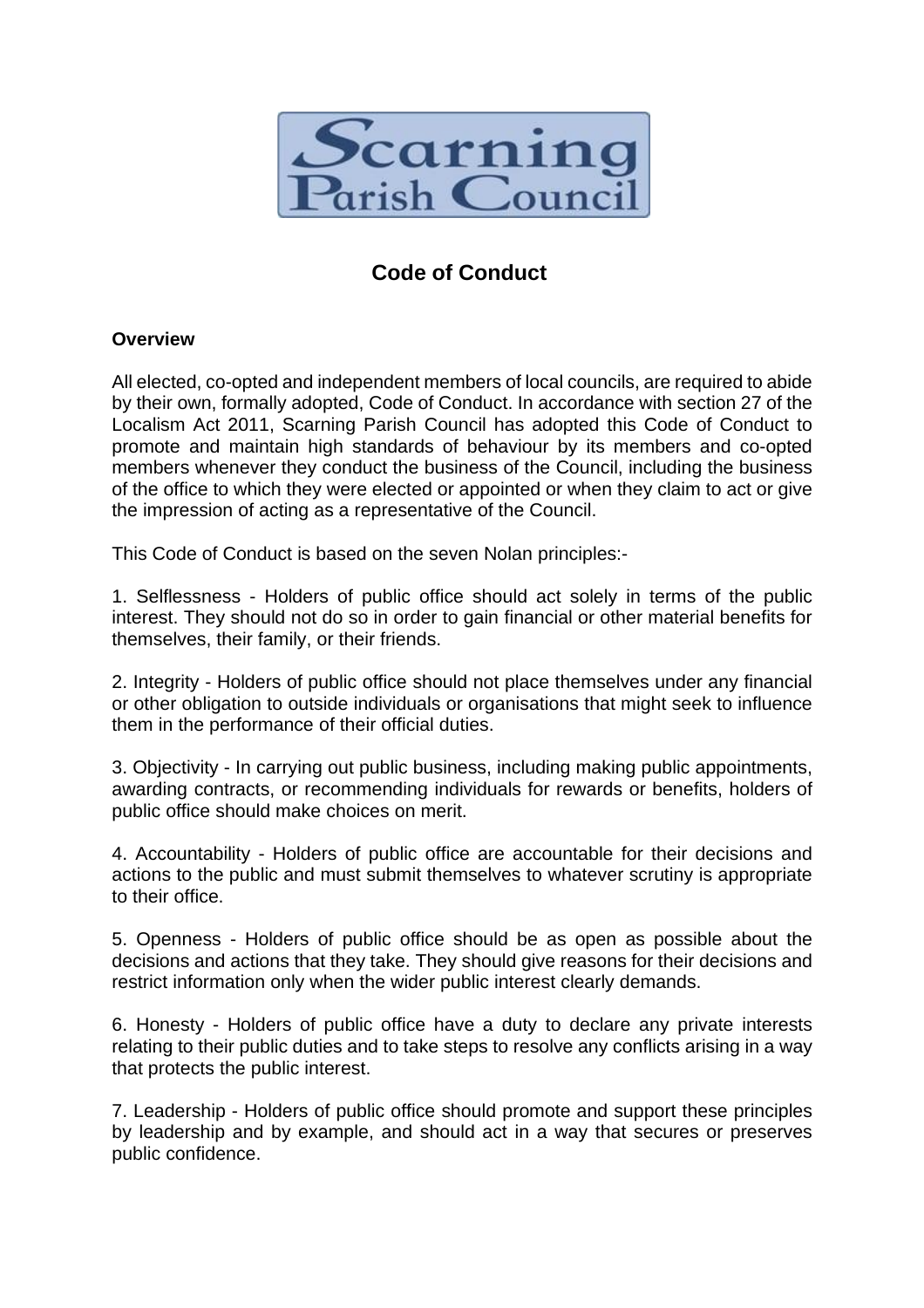# **Councillors' obligations**

As a Member of Scarning Parish Council, your conduct will in particular address the statutory principles of the Code of Conduct by:

a. Championing the needs of residents and putting their interests first.

b. Dealing with representations or enquiries from residents fairly, appropriately and impartially.

c. Not allowing other pressures, including the financial interests of yourself or others connected to you, to deter you from pursuing the interests of residents in a proper manner.

d. Exercising independent judgement and not compromising your position by placing yourself under obligations to outside individuals or organisations who might seek to influence the way you perform your duties as a member/co-opted member of the Parish Council.

e. Listening to the interests of all parties, including relevant advice from statutory and other professional officers, taking all relevant information into consideration, remaining objective and making decisions on merit.

f. Being accountable for your decisions and co-operating when scrutinised internally and externally, including by local residents.

g. Contributing to making the Parish Council's decision-making processes in as open and transparent a manner as possible to enable residents to understand the reasoning behind those decisions and to be informed when holding you and other members to account, but restricting access to information when the wider public interest or the law requires it.

h. Behaving in accordance with all your legal obligations, alongside any requirements contained within the Parish Council's policies, protocols and procedures.

i. Valuing your colleagues and staff and engaging with them in an appropriate manner and one that underpins the mutual respect between you that is essential to good local government.

j. Always treating people with respect, including the organisations and public you engage with and those you work alongside.

k. Providing leadership through behaving in accordance with these principles when championing the interests of the community with other organisations as well as within the Parish Council.

### **Registration of interests**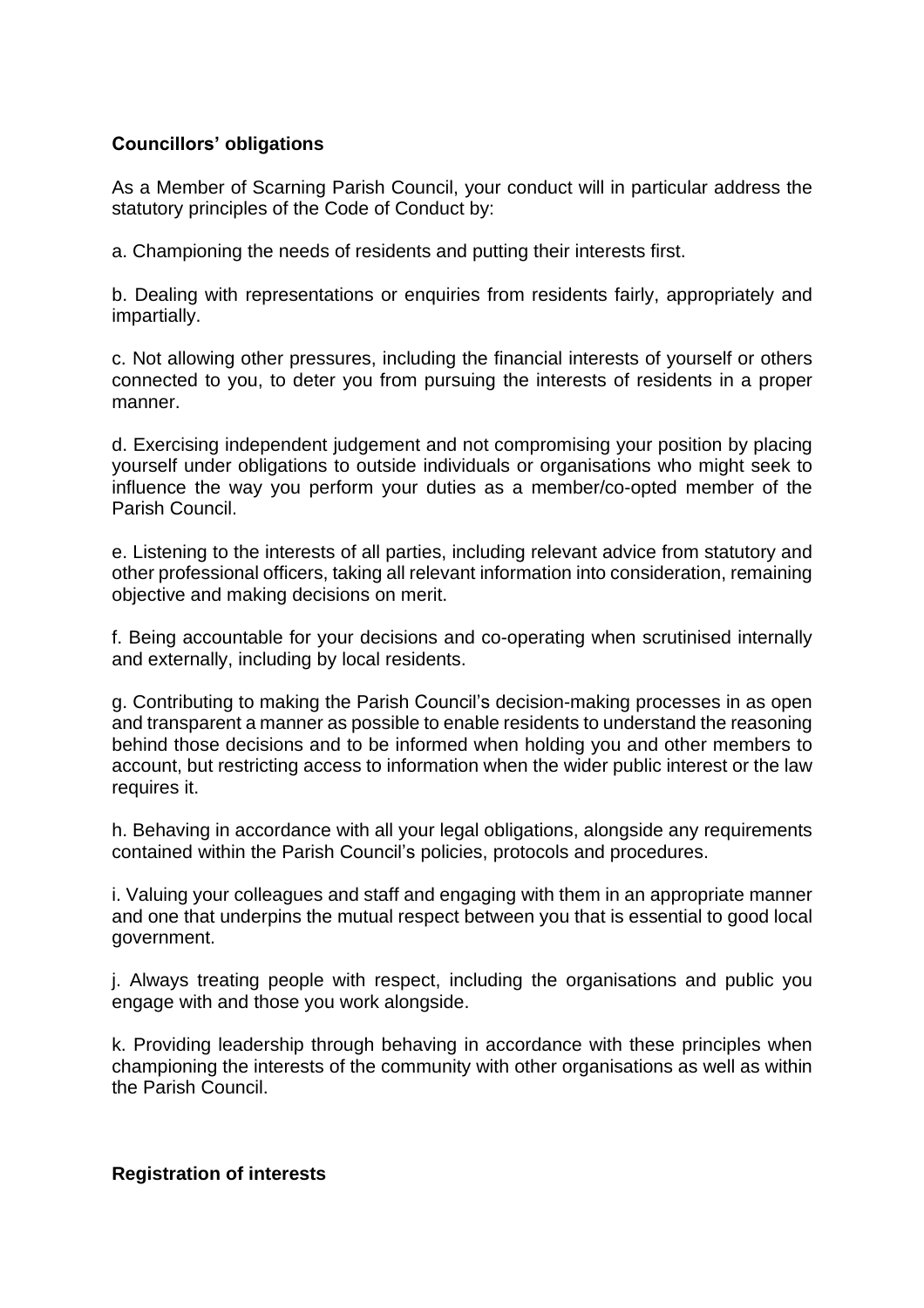Following election, or co-option, a councillor signs a Declaration of Acceptance of Office and agrees to sign up to the Council's Code of Conduct. This includes the legal requirement to complete the register of pecuniary interests (Disclosable Pecuniary Interests DPI) as provided by the District Council.

A councillor must complete that register within 28 days of becoming a councillor and he/she has a duty to maintain that register.

The clerk keeps a copy of the forms and can upload this onto the Parish Council's website, but must give a copy to the Monitoring Officer of the District Council for uploading on their website.

A councillor shall register with the Monitoring Officer any change to interests or new interests within 28 days of becoming aware of it.

A member need only declare the existence but not the details of any interest which the Monitoring Officer agrees is a 'sensitive interest.' A sensitive interest is one which, if disclosed on a public register, could lead the member or a person connected with the member to be subject to violence or intimidation.

## **Disclosable Personal Interests**

A 'disclosable pecuniary interest' is an interest of either the member or co-opted member or the member's or co-opted member's spouse or civil partner. There are national rules relating to disclosable pecuniary interests as laid down in Chapter 7 of the Localism Act 2011 www.legislation.gov.uk. It is a criminal offence to break those rules.

It is not necessary for a member to disclose an interest at a meeting if that interest is on his/her interests form, but it is good practice to do so.

It is also important for the member to disclose an interest, which might not be on their interests form, but which may be seen to affect their decision.

A member should also disclose an unregistered interest which should be on their interest forms.

## **Other interests in matters considered at meetings**

Where a member may have an interest which is not necessarily a DPI, but might, for example be, where they know the applicant of a planning application very well, then he/she still has a duty to declare that interest and request a dispensation.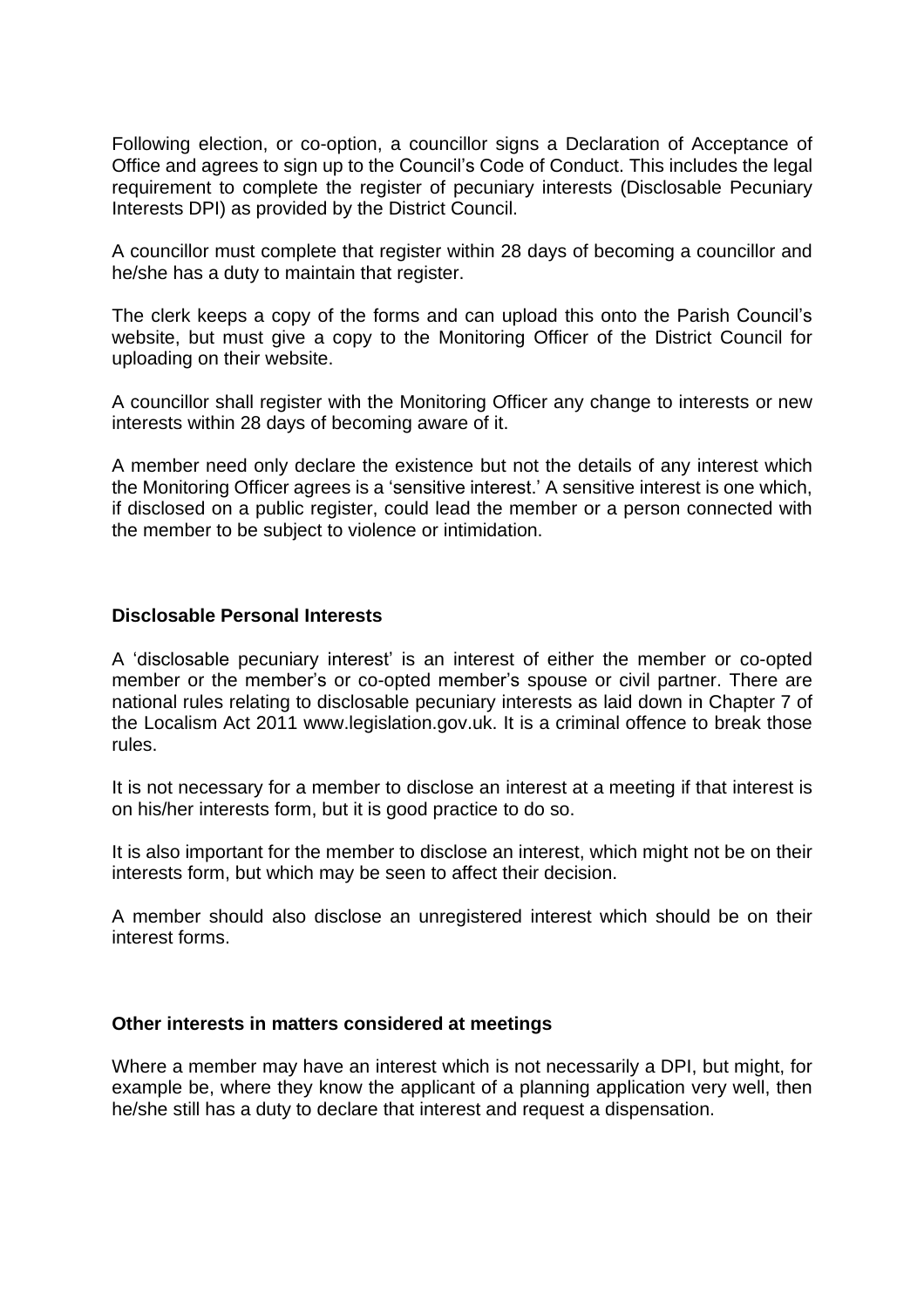## **Declaration of interests at meetings**

Where a matter arises at a meeting which relates to an interest the councillor shall not participate in a discussion or vote on the matter. He/she only has to declare what his/her interest is if it is not already entered in the member's register of interests or if he/she has not notified the Monitoring Officer of it.

Where a matter arises at a meeting which relates to an interest which is a sensitive interest, the councillor shall not participate in a discussion or vote on the matter.

If it is a sensitive interest which has not already been disclosed to the Monitoring Officer, the councillor shall disclose he/she has an interest, but not the nature of it.

Where a matter arises at a meeting which relates to an interest, the councillor shall not vote on the matter. He/she may speak on the matter only if members of the public are also allowed to speak at the meeting.

Where a matter arises at a meeting which relates to a financial interest of a friend, relative or close associate, the councillor shall disclose the nature of the interest and not vote on the matter.

### **Dispensations**

On a written request made to the Council's proper officer, the Council may grant a member a dispensation to participate in a discussion and vote on a matter at a meeting even if he/she has an interest, if the Council believes that the number of members otherwise prohibited from taking part in the meeting would impede the transaction of the business; or it is in the interests of the inhabitants in the Council's area to allow the member to take part, or it is otherwise appropriate to grant a dispensation (see the Councils Guide to Dispensations).

### **Procedure for Dispensation requests**

Scarning Parish Council has an agenda item for every meeting 'To receive declarations of interest from members and to consider requests for dispensations.' The right to grant a dispensation is given by the Parish Council.

The request for the dispensation should be made in writing to the clerk at least the day before the meeting. It is considered by the Council at the agenda item 'To receive declarations of interest from members and to consider requests for dispensations.'

If a member realises during the course of the meeting that they have an interest in an item (whether on their interest form or not) then they should then declare this and request a dispensation.